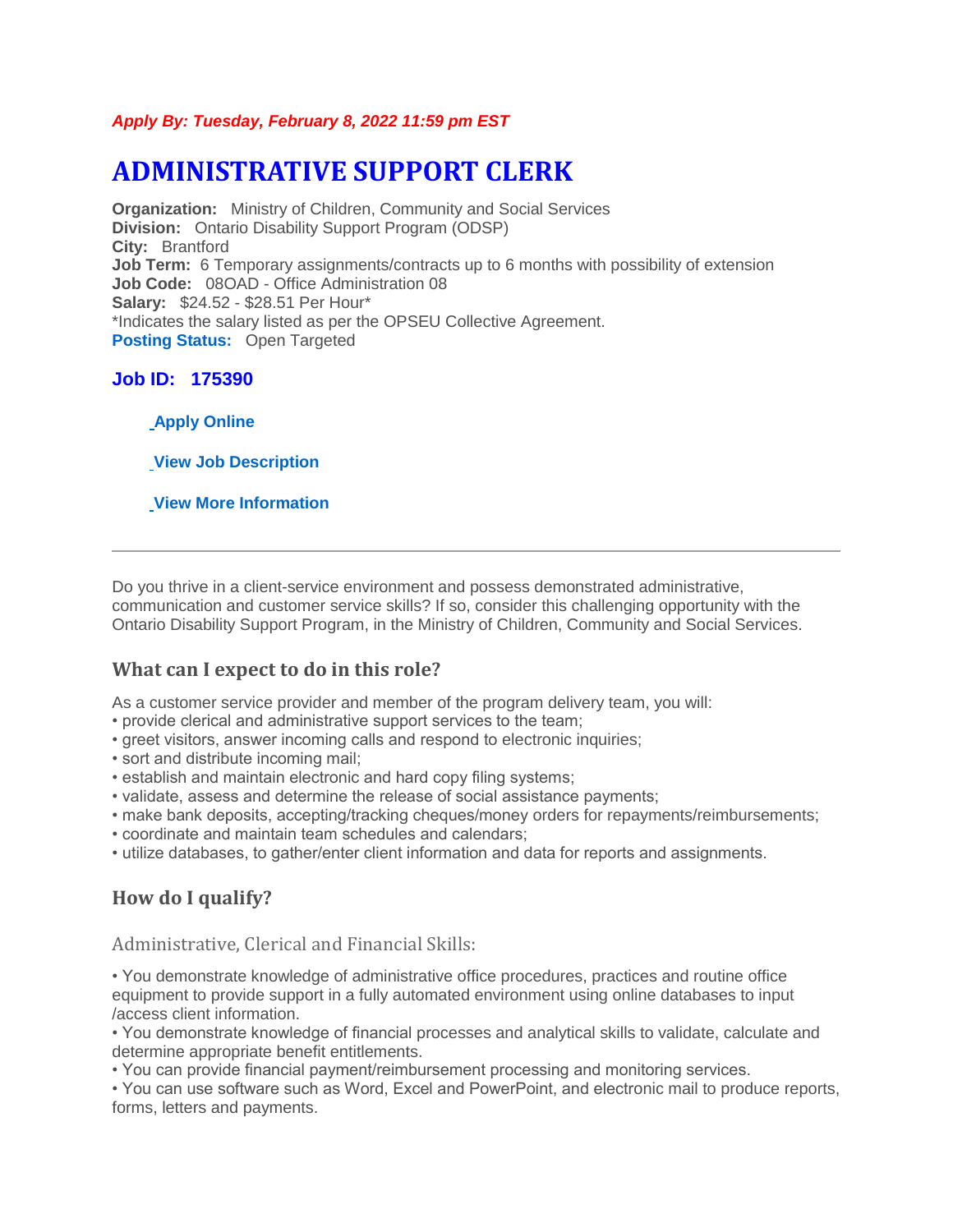#### Communication and Interpersonal Skills:

• You have verbal and written communication skills to clearly and concisely respond to in-person and electronic program inquiries from the public.

• You demonstrate interpersonal and listening skills to elicit information and support team members.

• You have interpersonal skills to interact with the public, to collaborate in a team driven environment to ensure that operational requirements are being met.

#### Customer Service Skills:

• You have proven customer service skills to effectively deal with a high volume of clients with disabilities, in person, by telephone and through electronic communication.

• You are able to understand and apply the regulations, policies and guidelines governing the ODSP in order to respond to enquiries in a timely and accurate manner.

• You are aware of and sensitive to issues facing people with disabilities and those living with fixed or low income.

## Judgement and Organizational Skills:

• You are able to organize and coordinate workflow, assess priorities and meet deadlines.

• You have demonstrated experience working in a team environment, proposing solutions and/or making suggestions for optimal use of resources, sharing decision making with co-workers to prioritize tasks and workloads to ensure operational requirements are met.

**OPS Commitment to diversity, inclusion, accessibility, and anti- racism:**We are committed to build a workforce that reflects the communities we serve and to promote a diverse, anti-racist, inclusive, accessible, merit-based, respectful and equitable workplace.

We invite all interested individuals to apply and encourage applications from people with disabilities, Indigenous, Black, and racialized individuals, as well as people from a diversity of ethnic and cultural origins, sexual orientations, gender identities and expressions.

Visit the [OPS Anti-Racism Policy](https://www.ontario.ca/page/ontario-public-service-anti-racism-policy) and the [OPS Diversity and Inclusion Blueprint](https://www.ontario.ca/page/ops-inclusion-diversity-blueprint) pages to learn more about the OPS commitment to advance racial equity, accessibility, diversity, and inclusion in the public service.

We offer employment accommodation across the recruitment process and all aspects of employment consistent with the requirements of Ontario's [Human Rights Code.](http://www.ohrc.on.ca/en/ontario-human-rights-code) Refer to the application instructions below if you require a disability-related accommodation.

## **Additional Information**

**Address:**

 6 Temporary, duration up to 6 months, 195 Henry St, Brantford, West Region, Criminal Record **Check** 

**Compensation Group:** Ontario Public Service Employees Union **[Schedule:](https://www.gojobs.gov.on.ca/Pages/JobAdDefinitions.aspx)** 3.7 **Category:** Administrative and Support Services **Posted on:** Tuesday, January 25, 2022 **Note:**

 In accordance with the Ontario Public Service (OPS), Employment Screening Checks Policy (ESCP), the top candidate(s) may be required to undergo a security screening check. Refer to the above to determine the screening checks that are required for this position.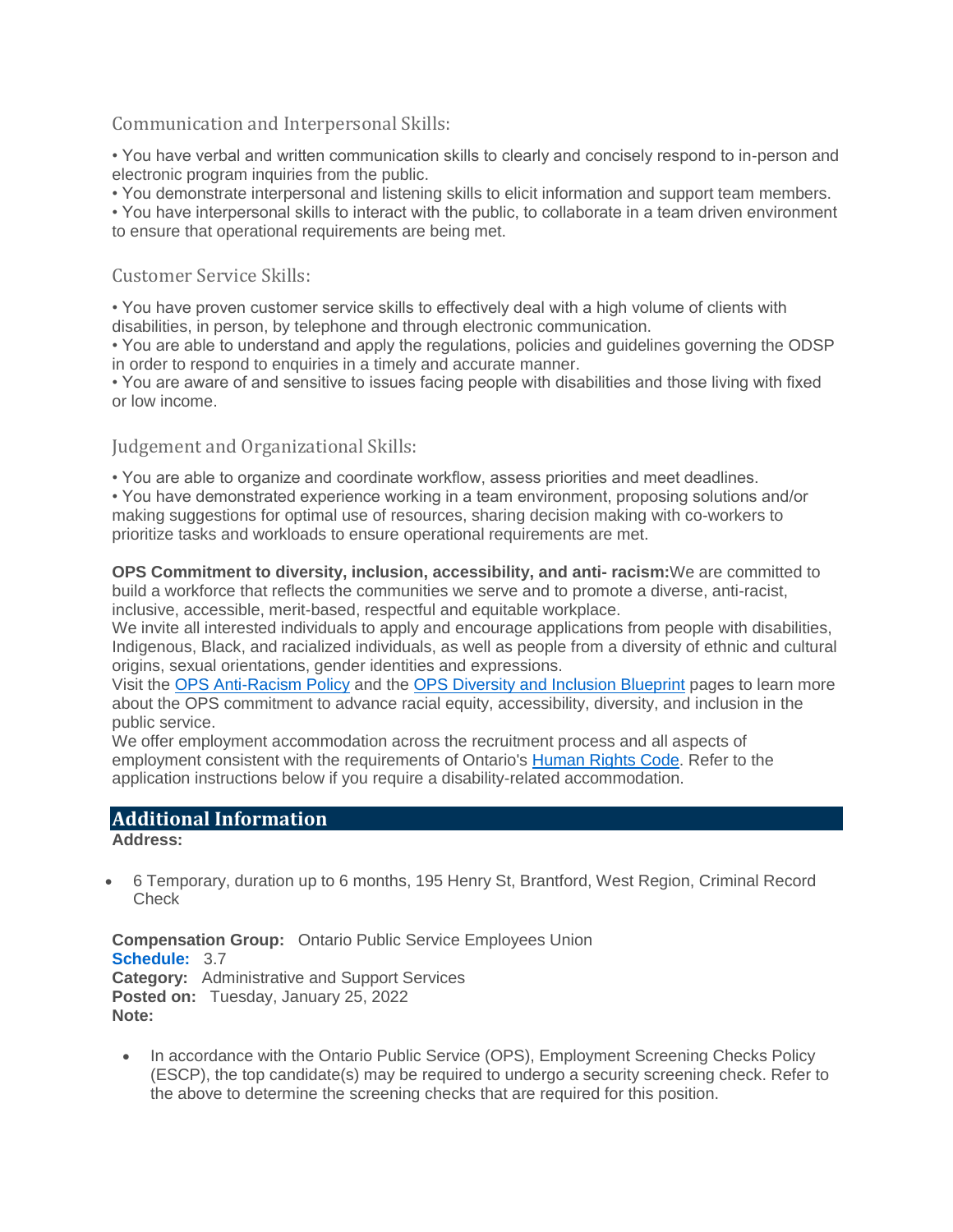Required security screening checks along with your written consent, will be sent to the Transition and Security Office (TSO), Talent Acquisition Branch (TAB), HR Service Delivery Division (HRSDD) to evaluate the results. If applicable, the TSO, with your written consent, will request and obtain any additional employment screening checks that were not obtained directly by you.

A record under the Criminal Code and/or other federal offence record(s) does not automatically mean you will be ineligible for the position. The employment screening check(s) will only be reviewed and evaluated by the TSO for the purpose of making a security clearance decision. The details of an individual's employment screening check(s) will be considered in specific relation to the duties and responsibilities of the position being filled. Employment screening check records will be maintained by the TSO and kept strictly confidential.

N-SS-175390/22(6)

Effective October 1, 2021, the OPS COVID-19 Safe Workplace Directive requires all Ontario Public Service employees to provide proof they are fully vaccinated, meaning they are fully vaccinated as defined by the Ministry of Health (refer to: [COVID-19 Fully Vaccinated Status in](https://health.gov.on.ca/en/pro/programs/publichealth/coronavirus/docs/vaccine/COVID-19_fully_vaccinated_status_ontario.pdf)  [Ontario\)](https://health.gov.on.ca/en/pro/programs/publichealth/coronavirus/docs/vaccine/COVID-19_fully_vaccinated_status_ontario.pdf), including 14 calendar days have passed since receiving their final dose of the COVID-19 vaccine.

Employees who do not provide proof of full vaccination will be deemed 'not vaccinated' under the Directive and will be required to attend a vaccine education program and undergo regular rapid antigen testing. Employees who are not vaccinated under the policy with a valid medical exemption will not be required to attend a vaccine education program but must undergo regular rapid antigen testing.

## **How to apply:**

- 1. You **must apply online** by visiting [www.ontario.ca/careers.](http://www.ontario.ca/careers) You **must enter** the job id number **175390 in the Job ID search field** to locate the job ad.
- 2. Your cover letter and resume combined should not exceed five (5) pages. For tips and tools on how to write a concise cover letter and resume, review the [Writing a Cover Letter and Resume:](https://www.gojobs.gov.on.ca/Docs/OPSCoverLetterandResumeWritingGuide.pdf)  [Tips, Tools and Resources.](https://www.gojobs.gov.on.ca/Docs/OPSCoverLetterandResumeWritingGuide.pdf)
- 3. Customize your cover letter and resume to the qualifications listed on the job ad. Using concrete examples, you must show how you demonstrated the requirements for this job. We rely on the information you provide to us.
- 4. Read the [job description](https://intra.ejobs.careers.gov.on.ca/PDR.aspx?Language=English&JobID=175390) to make sure you understand this job.
- 5. OPS employees are required to quote their WIN EMPLOYEE ID number when applying.
- 6. If you require a disability related accommodation in order to participate in the recruitment process, please [Contact Us](https://www.gojobs.gov.on.ca/ContactUs.aspx) to provide your contact information. Recruitment Services staff will contact you within 48 hours.

**Please be advised that the results of this competition may be used to form an eligibility list of qualified candidates to potentially fill future vacancies represented by the Ontario Public Service Employees Union (OPSEU). In accordance with the Collective Agreement, eligibility lists are shared with OPSEU representatives. By applying to this competition, you are providing consent that your name may be shared with OPSEU representatives. All external applicants (including former employees of the Ontario Public Service) applying to a competition in a ministry or Commission public body must disclose (either in the cover letter or resume) previous employment with the Ontario Public Service. Disclosure must**